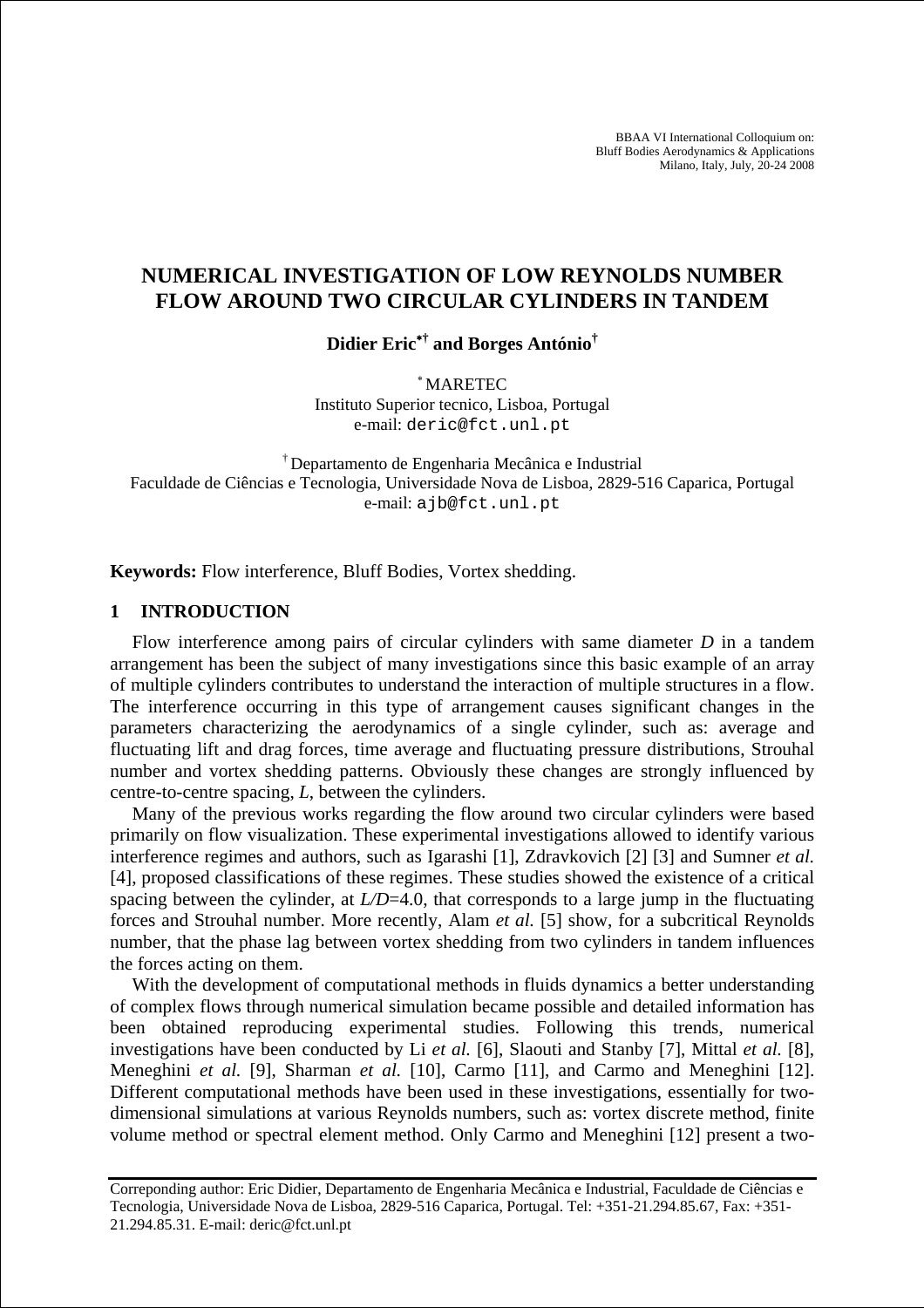and three-dimensional study of flow around two cylinders in tandem, at Reynolds numbers, *Re*, between 160 and 320 using a spectral method. These authors found that, for *Re*>190-200, when three-dimensional structures are present in the flow field, a two-dimensional simulation is not sufficient to predict the parameters of aerodynamics characteristics. However, even if two-dimensional computations are adapted for flow at *Re*<190-200, the various authors only studied some gaps and so doing estimated only roughly the critical distance. To the best of our knowledge, only Sharman *et al.* [10] published a more detailed numerical investigation for flow at *Re*=100, although not very detailed beyond the critical gap.

Recently the present authors, Didier and Borges [13], published a detailed numerical investigation of flow interference between two circular cylinders in tandem at *Re*=100. They demonstrated that: i) forces acting on each cylinders are influenced by the phase lag of fluctuating lift between the cylinders; ii) fluctuating lift force acting on the downstream cylinder reaches its maximum for *L/D*=5.25 and not at the critical spacing, *L/D*=4.0, as observed at subcritical Reynolds numbers [1-5].

The present study focuses on the flow interference considering cylinder gaps varying from 1.5*D* to 10.0*D*, with a small spacing step in order to follow in detail the interaction between the cylinders and the flow. Flow simulations at Reynolds numbers 200 are carried out using a fully coupled resolution method for solving the Navier-Stokes equations. Comparing and analyzing Strouhal number, mean and fluctuating lift and drag, cross-correlation of fluctuating lift of each cylinder and the flow field patterns. Details of the two-dimensional mechanism involved in the flow interference are presented and compared to that obtained previously for *Re*=100 [13].

### **2 NUMERICAL METHOD AND CONVERGENCE**

A fully coupled second order resolution method for unstructured cell-centered collocated grid is used for solving the Navier-Stokes equations, Didier and Borges [14]. No-slip condition is applied to the surface cylinder. Free-stream velocity condition is applied on the external boundary far from the cylinders. With this numerical method only one linear system gathering all discrete equations is constructed and solved using the iterative resolution algorithm BiCGSTAB-ω preconditioned *LU*. Study convergence at *Re*=100 demonstrates that independent results are obtained for a 51100 elements mesh (for a centre-to-centre spacing *L/D*=4.5) with an external boundary at 100*D* from the cylinders and a non dimensional time step  $10^{-2}$  [13]. The same computational parameters are adopted to carry out flow simulations at *Re*=200.

### **3 RESULTS AND DISCUSSION**

Numerical results of Strouhal number, *St*, and lift fluctuating force,  $C_{L,rms}$ , obtained for *Re*=100 [13] are presented in Fig.(1) and Fig.(2) respectively and compared with experimental data [15] and numerical results [6] [10]. Fig.(3) and Fig.(4) present the Strouhal number and lift fluctuating force vs. the centre-to-centre cylinder spacings at *Re*=200, compared with numerical results of Carmo [11]. One can see that the present numerical results for *Re*=100 and 200 are in very good accordance with the numerical ones of Sharman *et al.* [10] and Carmo [11] respectively.

For the two Reynolds numbers considered, a similar behaviour is observed. The large jump in fluctuating forces and Strouhal number at *L/D*=4.0 corresponds to the critical spacing, where a bistable regime takes place.

Synchronization of Strouhal number between the two cylinders occurred for both Reynolds numbers. Before the critical gap, the dynamics in the near wake of the downstream cylinder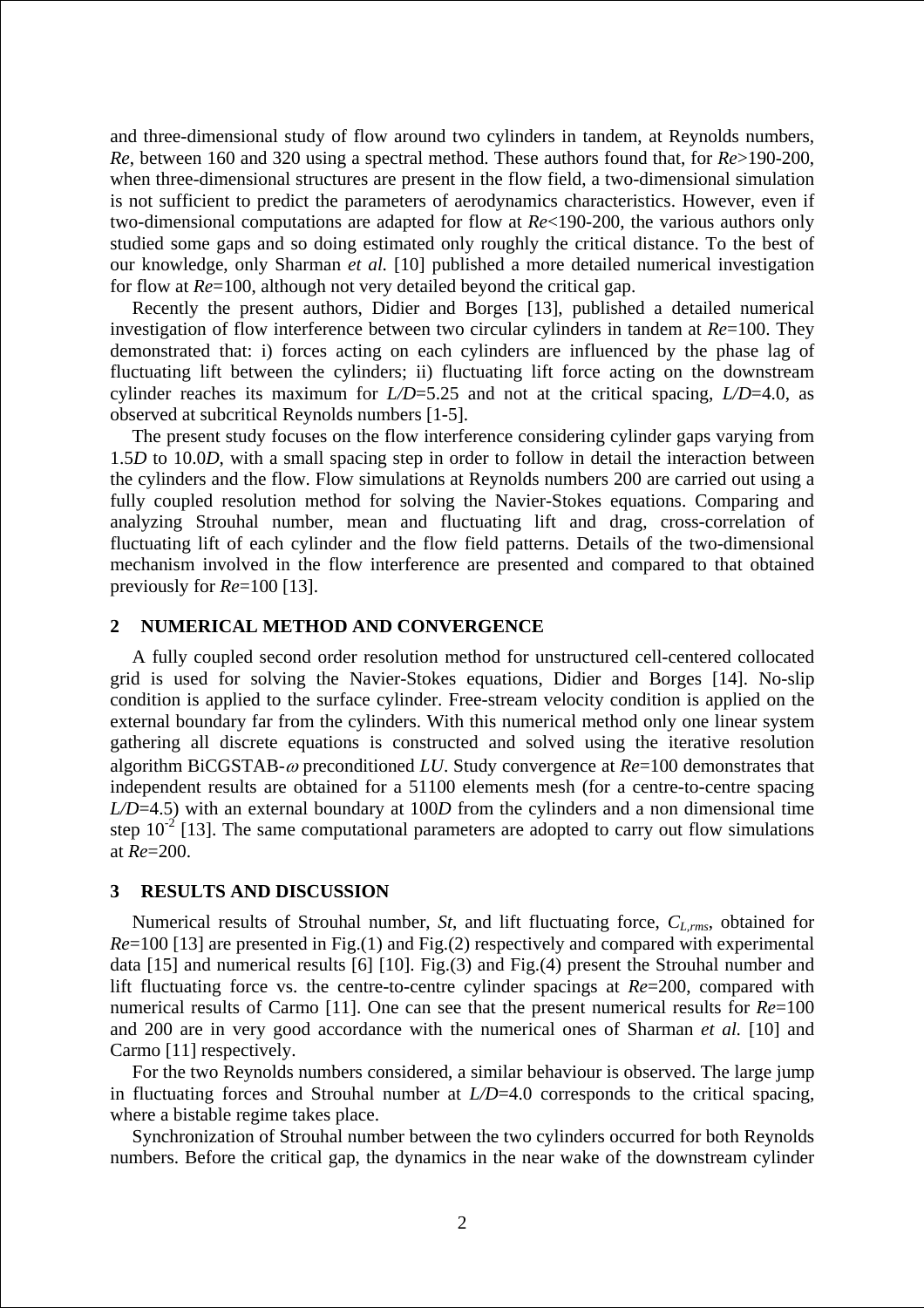and the shedding frequency are determined by the incident oscillatory flow. Fig.(1) and Fig.(3) show that distribution of *St* is undulating and presents maximum and minimum values. Crosscorrelation between the fluctuating lift force of the two cylinders demonstrates the existence of in-phase and out-of-phase situations. Therefore, the interference between the bodies influences the resulting forces acting on the cylinders and fluctuating lift force presents undulation associated to in- and out-of- phase configurations. These results indicate that a proximity interference occurs between the cylinders. The downstream cylinder influences the resulting forces in the upstream one. This suggests that vortex shedding from the upstream cylinder can be inhibited, in out-of-phase situation, or reinforced when in-phase configuration occurs, altering the forces acting on the two cylinders. Due to these interferences, the Strouhal number decreases with the diminution of the spacing between the cylinders.

In Fig.(2) and Fig.(4) it can be seen that the fluctuating lift force does not necessary reach its maximum at the same gap: at *Re*=100, the maximum occurs at *L/D*=5.25 whereas it is reached at *L/D*=4.0, the critical gap, at *Re*=200. The Strouhal number can be expressed as *St=D/* $\lambda$ , with  $\lambda$  the characteristic length between a vortices pair [13]. For a single cylinder in an uniform flow, the Strouhal number at  $Re=100$  and  $Re=200$  is  $St_{Re=100}=0.164$  and *StRe*=200=0.2 respectively. Therefore, considering a cylinder diameter *D*=1.0, the characteristic length for each of these Reynolds number flows are  $\lambda_{Re=100}=6.25$  and  $\lambda_{Re=200}=5.00$ . These length correspond to the distance between the downstream and upstream stagnation points of the cylinders, when the gap is  $LD_{Re=100}=5.25$  and  $LD_{Re=200}=4.0$ , when the fluctuating lift force reaches its maximum. Therefore a spatial synchronization is identified in addition to the in- and out-of- phase phenomenon. For a Strouhal number, a particular gap exists where vortices shed from the upstream cylinder add to the vortices shed from the downstream cylinder, in a way that fluctuating lift forces reaches its maximum.



Summarizing: the goal of this work is to achieve a deeper understanding of the physical mechanisms that are involved in the interference phenomenon. With the aid of numerical